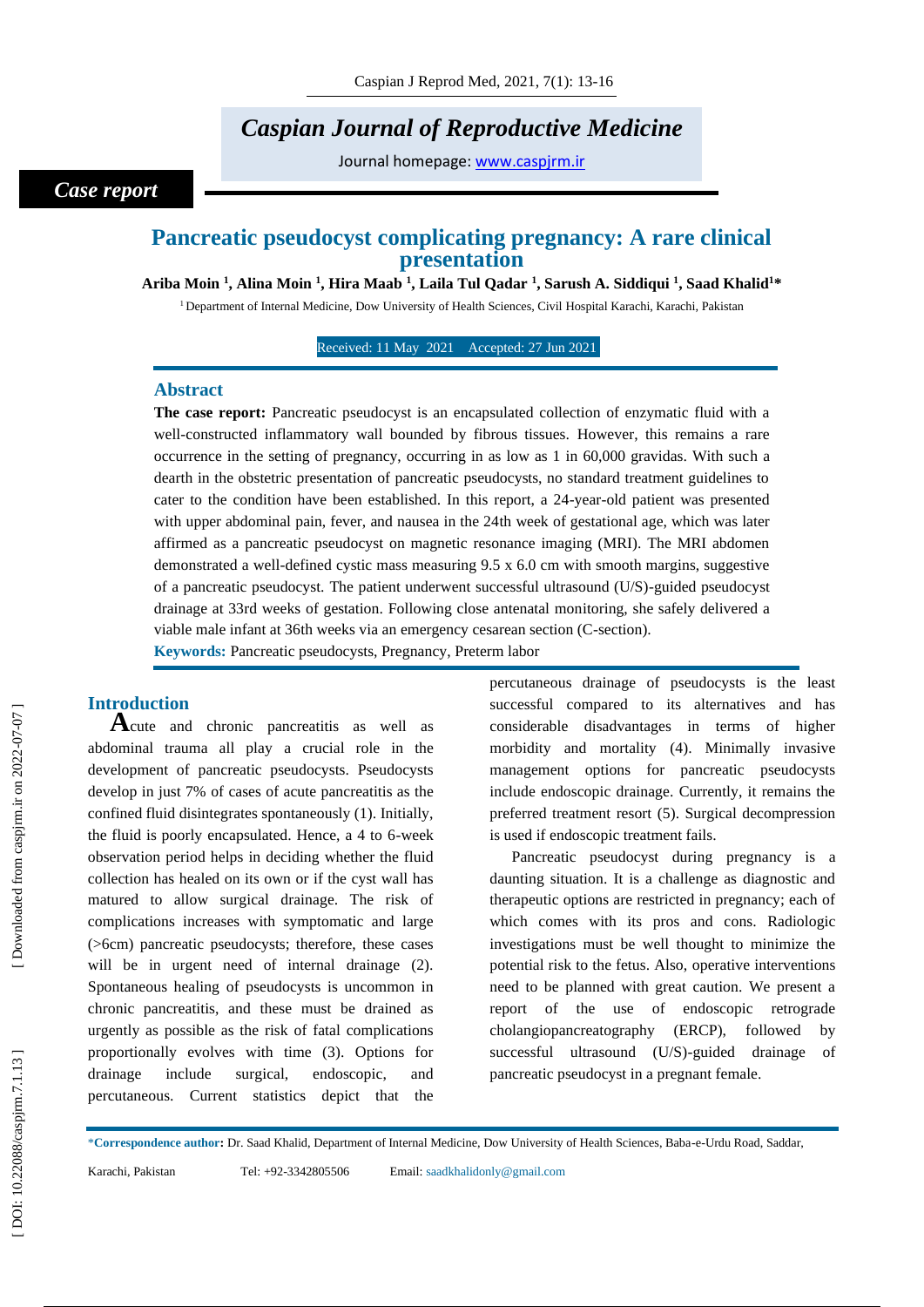

#### **Case Report**

A 24 -year -old primigravida, with a one -day history of upper abdominal pain, fever, and nausea at the  $24<sup>th</sup>$ week of gestation, referred to the health center. Her past medical history was unremarkable, except that she was given progesterone treatment for a likely abortion at the 12th week of gestation. On admission, her temperature was 100°F, the pulse rate was 96 beats/min, and the blood pressure was 106/72 mmHg. On examination, there was tenderness in the right hypochondrium and epigastric region with normal bowel sounds. Her obstetric examination was corresponding to date. Her total leukocyte count (TLC) was raised (17600/mm 3 ); liver function tests (LFTs) and triglycerides (TGs) were normal. Serum amylase was 140 IU/dl, and serum lipase was 210 IU/dl. The U/S of whole abdomen showed a cystic mass in the right hypochondrium. A gastroenterologist was taken on board. Magnetic Resonance Imaging (MRI) was suggested, which showed a well -capsulated cyst in the tail of the pancreas medial to the spleen and close to the greater curvature of the stomach. A well -defined cystic mass measuring 9.5 cm x 6.0 cm, with smooth margins was found, which was suggestive of a pancreatic pseudocyst (Figure 1).



Figure 1. Axial T2-weighted MRI of a pancreatic pseudocyst. The green arrows point to a 9.5 x 6 cm fluid -containing, encapsulated lesion adjacent to the body of the pancreas.

Due to the risk of preterm labor, the patient was initially managed conservatively with intravenous (I/V) antibiotics and hydration. As the patient became asymptomatic and biochemically stable, she was counseled regarding her findings, put on a controlled diet, and was advised to have a regular antenatal follow -up with sequential antepartum ultrasound of the pseudocyst. She was readmitted at the 28th week of gestation with complaints of vomiting, nausea, and vaginal bleeding. Her investigations showed elevated random blood glucose levels of 236 mg/dL, LFTs were normal, serum amylase was 280 IU/dl and serum lipase was 290 IU/dl. The patient was given supportive treatment and discharged on a controlled diet. The pregnancy continued smoothly; however, at the 33rd week, she was readmitted with complaints of vomiting and severe abdominal pain. Her LFTs were normal, and serum amylase was 290 IU/dl, with blood glucose levels of 391 mg/dL. The patient underwent blood sugar charting and was placed on insulin treatment. ERCP was decided and carried out; the stomach and duodenum appeared normal with some discharge seen coming from the ampullary orifice. The pancreatic duct was selectively cannulated and appeared normal. A small sphincterotomy was performed and a single pig tail pancreatic stent was placed. In the following day, the patient underwent U/S pancreatic pseudocyst drainage. A catheter was placed and 15 cc of pus was drained from the pseudocyst. Post -draining U/S showed the complete collapse of the cyst.

Three weeks later, the follow -up U/S imaging of the abdomen showed no free fluid in the peritoneal cavity. At the 35th week of gestation, the doppler U/S for fetal wellbeing showed a small for dates fetus with no placental insufficiency. The patient was admitted again five days later, at the 36th week of gestation, with complaints of severe vomiting and abdominal pain. Immediate supportive treatment was given and the cardiotocograph revealed fetal distress. As the patient was not in labor, an emergency C-section through Pfannenstiel incision was done and a small for dates but a healthy male baby, weighing 2.0 kg was delivered safely. The patient was discharged on the 7th postoperative day after the removal of the stitches.

#### **Discussion**

In general, pancreatic pseudocysts develop, as a complication, 3 to 4 weeks after the onset of acute pancreatitis, and are usually manifested by an epigastric mass and sensation of fullness (6). The complications of pseudocysts include bleeding, fistula formation, abscess, rupture, and extension (7, 8). In our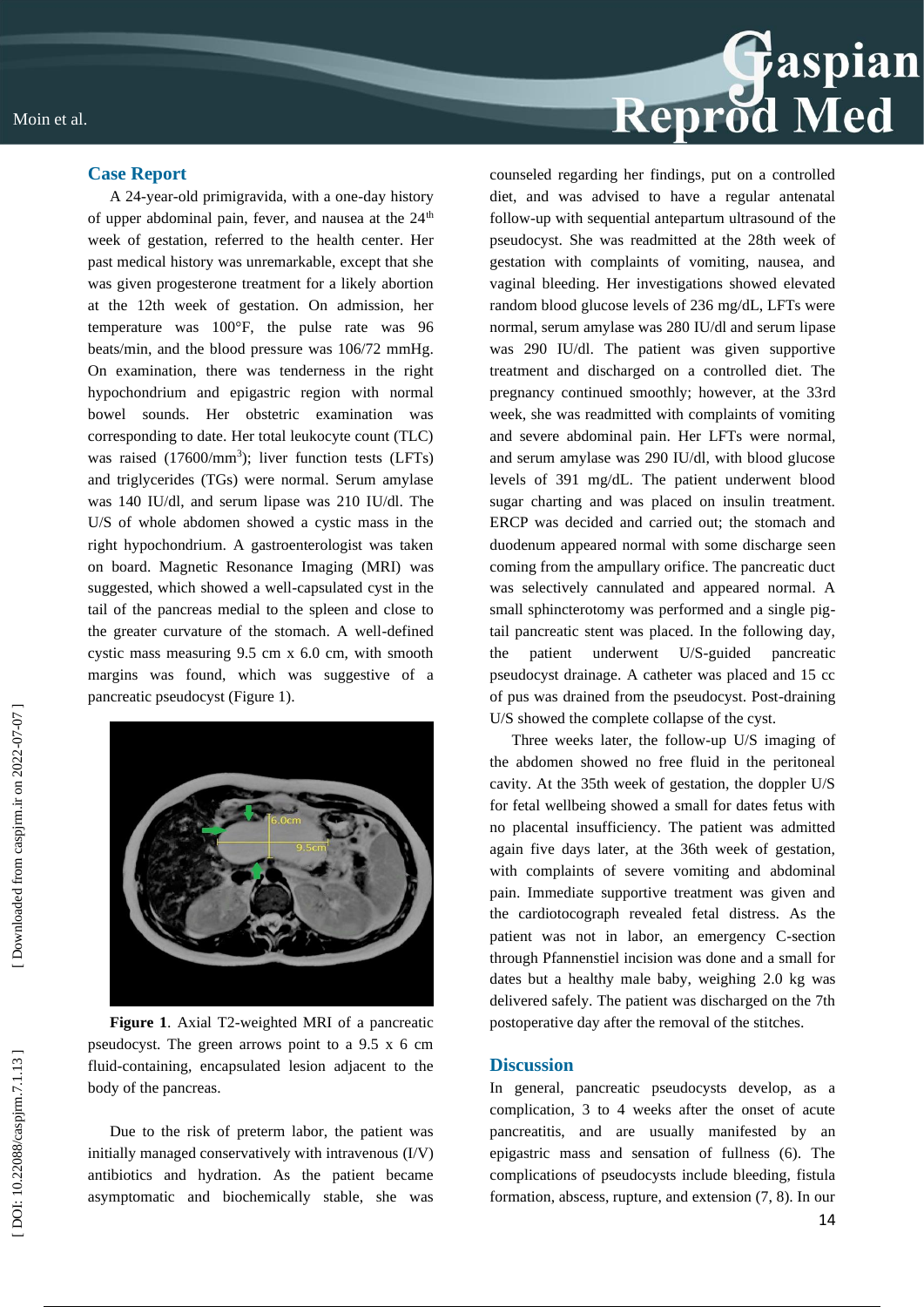Moin et al.

case, the pancreatic pseudocyst was diagnosed at the 24th week of pregnancy, following a short history of upper abdominal pain, fever, and vomiting.

There is limited information regarding the management of pancreatic pseudocysts in pregnancy. The natural history and treatment of pancreatic pseudocysts appear to be the same as in non -pregnant patients and are based on clinical findings, the stage, the size of the pseudocyst, and the absence or presence of symptoms or complications (9). Treatment, in general, includes observation, invasive techniques such as percutaneous drainage, endoscopic drainage, and invasive surgical intervention (10). In our patient, due to the risk of preterm labor, surgical intervention was denied until the 33rd week of pregnancy, at which an ERCP was performed due to an increase in cyst size. Categorically, pseudocysts with a diameter less than 4cm remain either clinically stable or resolve spontaneously in 30% to 40% of cases; however, serious complications may arise in 10% of such cases (9). Therefore, watchful management of pseudocysts of diameters between 4 -6cm is required to ensure that they remain asymptomatic or stable on follow -up imagery (11).

Pseudocysts greater than 6 cm and lasting for more than 6 weeks are usually managed by an endoscopic percutaneous, or surgical approach (12). Endoscopic ultrasound drainage is performed by establishing a communication between the pseudocyst and stomach or small intestine. One such method is ERCP, which can be used to open the sphincters of the pancreatic valve ducts, thereby decompressing the collected fluid and aiding in stent placement (13). We also performed an ERCP and U/S -guided drainage in our patient with good results. However, the patient developed glucose intolerance and hyperglycemia, which required prompt insulin therapy.

Surgery remains the standard method of drainage of pancreatic pseudocysts; however, surgical intervention was contraindicated due to our patient's ongoing pregnancy. Cesarean section may be the best mode of delivery to prevent rupture of undrained pseudocysts (9). While many pregnant patients are managed conservatively until delivery, our patient became symptomatic, and therefore had to undergo antepartum endoscopic U/S -guided drainage, and later a C -section was performed due to fetal distress.

#### **Conclusion**

The majority of patients with pancreatic pseudocysts have a history of pancreatitis or risk factors; our patient, nonetheless, had no such complaints. While most cases are managed conservatively, percutaneous and endoscopic drainage are favorable antepartum treatment options, depending on the patient's condition. Despite the interventions available, the risks of preterm labor due to rupture of pancreatic pseudocysts remains an ongoing concern for both obstetricians and gastroenterologists.

#### **Acknowledgements**

None.

#### **Conflicts of Interest**

The authors certify that there is no conflict of interest with any financial organization regarding the materials discussed in the manuscript.

#### **References**

- 1. Farias GFA, Bernardo WM, De Moura DTH, Guedes HG, Brunaldi VO, Visconti TAC, et al. Endoscopic versus surgical treatment for pancreatic pseudocysts: Systematic review and meta -analysis. Medicine. 2019 Feb;98(8): e14255.
- 2. Udeshika WAE, Herath H, Dassanayake SUB, Pahalagamage SP, Kulatunga A. A case report of giant pancreatic pseudocyst following acute pancreatitis: experience with endoscopic internal drainage. BMC research notes. 2018 Apr 27;11(1):262.
- 3. Seicean A, Vultur S. Endoscopic therapy in chronic pancreatitis: current perspectives. Clinical and experimental gastroenterology. 2015;8:1 -11.
- 4. Szakó L, Mátrai P, Hegyi P, Pécsi D, Gyöngyi Z, Csupor D, et al. Endoscopic and surgical drainage for pancreatic fluid collections are better than percutaneous drainage: Meta-analysis. Pancreatology : official journal of the International<br>Association of Pancreatology (IAP) [et al]. 2020 Jan;20(1):132 - 141.
- 5. Sileikis A, Beiša A, Zdanytè E, Jurevičius S, Strupas K. Minimally invasive management of pancreatic pseudocysts. Wideochirurgia i inne techniki maloinwazyjne = Videosurgery and other miniinvasive techniques. 2013 Sep;8(3):211-215.